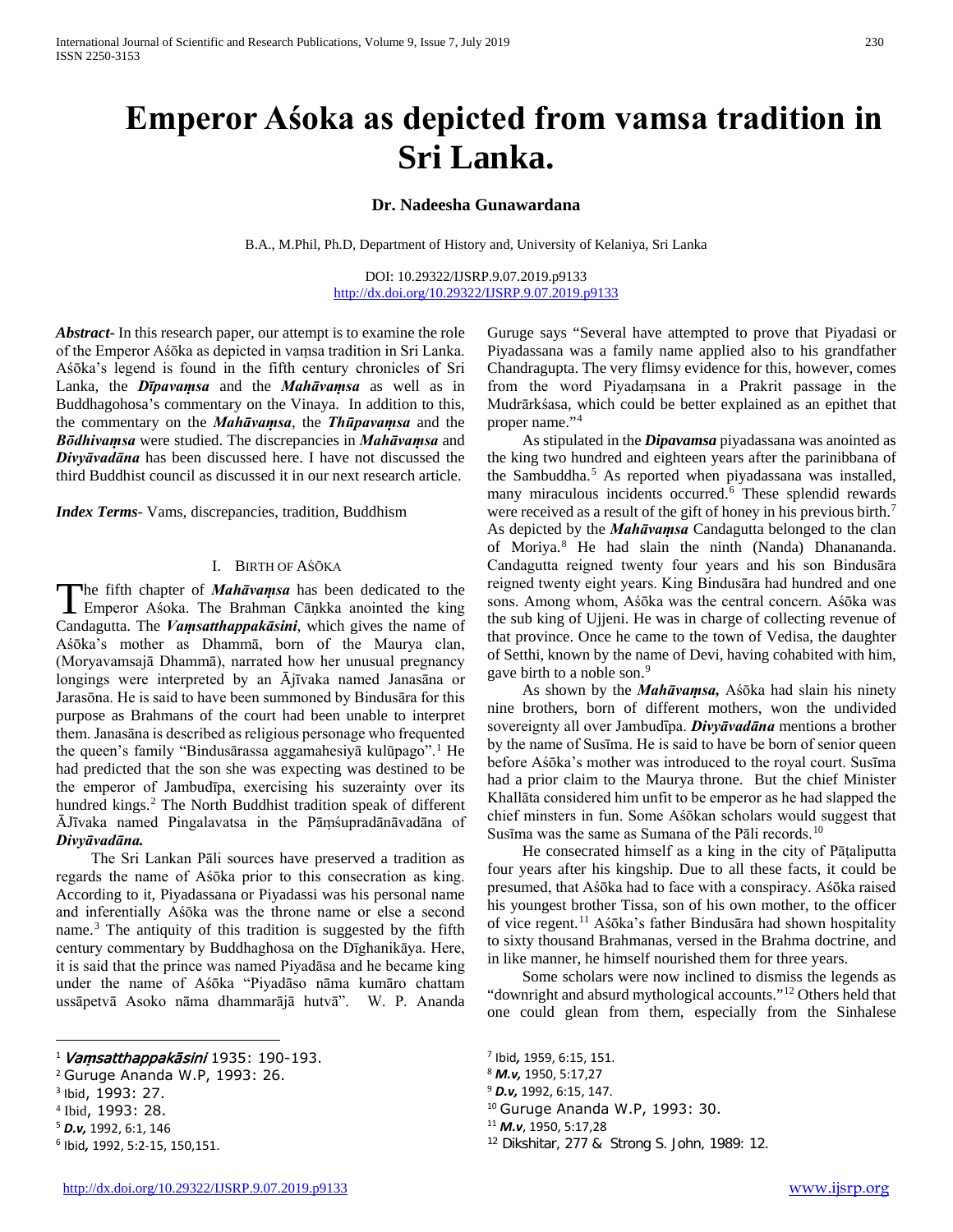chronicles, some valuable historical materials about Aśōka, although these must "be discredited when found lacking in corroboration from the inscriptions."[13](#page-1-0) A full consideration of all the legends of Aśōka would be an overwhelming undertaking; there are stories about him not only Pāli and Sinhalese but in Sanskrit, Chinese, Tibetan, Japanese, Burmese, Thai and other Asian languages as well. We shall primarily be concerned with Pāli, Sinhalese, Sanskrit and Chines.

## II. THE PARALLELS AND THE DISCREPANCIES BETWEEN THE AŚŌKĀVADĀNA AND THE PĀLI TEXTS

 John S. Strong has shown in his book, *The legend of King Aśōka*, many parallels between the Sanskrit and the Pāli recensions of the Aśōka. As he has shown both tell the story of Aśōka's previous life, of his birth as the son of King Bindusāra, of his somewhat violent accession to the throne, of his conversion by a young Buddhist monk, of his construction of eighty four thousand Stūpas or Vihāras, of his donations to the Buddhist community, of his worship of the Bodhi tree.<sup>[14](#page-1-1)</sup> Despite these similarities, he further shows the differences between the two recensions. In the Aśōkāvadāna, Aśōka is said to have been born one hundred years after the parinirvāna of the Buddha; in the *Mahāvaṃsa,* however, he is said to have been consecrated king 218 years after the parinirvāṇa. Scholars, interested in chronological problems have spent much energy trying to deal with this discrepancy.<sup>15</sup> Some have even argued that the *Aśōkāvadāna* has here confused the figure of the great emperor Aśōka with that of his reputed forefather, King Kālāśōka, who is unknown in the Sanskrit tradition, but who according to the *Mahāvaṃsa*, was reigning at the time of the Second Buddhist Council at Vaiśālī a century after the death of the Buddha.<sup>[16](#page-1-3)</sup> John S. Strong has come to conclusion on this discrepancy as follows.

 "There is however, little reason to believe that the *Aśōkavadāna'*s declaration that Aśōka lived one hundred years after the parinirvāna was intended as a chronological statement at all. On the one hand, it contradicts the text's own indication that there were eleven generations of kings between the Buddha's contemporary, King Bimbisāra and Aśōka; eleven generations can hardly fit into a single century. On the other hand, as well shall see, the designation." "One hundred years was simply a traditional was of starting that Aśōka living at a time when there was no one still alive who had actually known the Buddha personally. What we are dealing with here, then is not a chronological issue, but something reflection a much greater difference in the whole outlook of these two texts; while the *Mahāvaṃsa* as a chronicle is naturally concerned with history and lineage, the *Aśōkāvadāna*, as an avadāna or a legend is not; its focus is on the religious and psychological setting of its story."[17](#page-1-4)

 One of the important stories in the *Mahāvaṃsa* that is absent in the *Aśōkāvadāna* tells how Aśōka convenes and participates in the Third Buddhist council at Pāṭaliputra. In addition to the

 $\overline{a}$ 

differences mentioned, there are several episodes in the *Aśōkāvadāna* which do not figure at all in the *Mahāvaṃsa*. The story of Aśōka and his minister Yaśas, the tale of Aśōka's pilgrimage with the elder Upagupta, the episode of his encounter with the great arhat Piṇḍōla Bhāradvāja, and the tragic account of Aśōka's final gift to the sangha of half a myrobalan.

 Readers are principally familiar with the image of Aśōka, presented in the *Mahāvaṃsa* may be surprised to find that his portrayal in the *Aśōkāvadāna* is not always as bright and glorious as it is in the Sinhalese chronicle.[18](#page-1-0) In fact he is, in the text, presented as being physically ugly. His father cannot stand the sight of him; his skin is rough and harsh; and the young women in his harem refuse to sleep with him because of his repugnant appearance.[19](#page-1-1) Hendrik Kern, has given the worst idea of Aśōka. He says "If we knew him only by these Buddhist sources, we should have to conclude that he was a sovereign of exceptional insignificance, remarkable only in that he was half monster, half idiot."[20](#page-1-2)

## III. MEETING THE NIGRODHA SĀMANERA

 Whilst Aśōka once standing at the window, saw an ascetic, the sāmaṇera Nigrodha, passing along the street, he felt kindly towards him. He was the son of prince Sumana, the eldest brother of all the sons of Bindusāra.<sup>[21](#page-1-3)</sup> When Bindusāra had fallen sick Aśōka left the government of Ujjeni conferred on him by his father, and came to Pataliputra. *Mahāvaṃsa* further says that when he had made himself master of the city, after his father's death, he caused his eldest brother to be slain and took on himself to sovereignty in the splendid city.

 Consequently the consort of prince Sumana, who bore the same name (Sumanā), being with child, fled straightway by the east gate and went to a caṇḍāla village, and there the guardian god of Nigrōdha tree, called her by her name, built a hut and gave it to her. As reported in the *Mahāvaṃsa* on the same day she bore a beautiful boy and gave her son the name Nigrodha, enjoying the protection of the guardian god. When the headman of the Caṇḍālas saw the mother, he looked on her as his own wife and kept her seven years with honour. Then as the thēra Mahāvaruṇa saw that the boy bore the signs of his destiny, the arahant questioned his mother and ordained him and at the same room where they shaved him, he attained to the state of arahant. When Nigrodha sāmaṇera going to visit his mother, he entered the splendid city by the south gate, and he passed the king's court on his way. Having seen the sāmanera, a kindly thought arose on king. The sāmaṇera was invited by the king to the palace. According to the description in *Mahāvaṃsa,* since the sāmaṇēra saw no other bhikkhu there he approached the royal throne.<sup>[22](#page-1-5)</sup> Leaning on the king's hand the monk mounted the throne and took his seat on the royal throne under the white canopy. It further remarks, that seeing him seated there, King Aśōka rejoiced greatly that he had honoured him according to his rank.

<sup>20</sup> Hendirk Kern, 1901-1903, vol. 2, 2: 335 & Strong S. John, 1989: 40.

<span id="page-1-0"></span><sup>13</sup> Barua, B. M, 1968:6 & Strong S. John, 1989: 12.

<span id="page-1-1"></span><sup>14</sup> Strong S. John, 1989: 21.

<span id="page-1-2"></span><sup>15</sup> Ibid, 1989: 21.

<span id="page-1-3"></span><sup>16</sup> Barua, Vol. I:41 & Strong S. John, 1989: 21.

<span id="page-1-5"></span><span id="page-1-4"></span><sup>17</sup> Strong S. John, 1989: 21-22.

<sup>18</sup> Ibid, 1989: 40.

<sup>19</sup> *The A*ś*ok*ā*vad*ā*na*, 1963: 37,43 & Strong S. John, 1989: 40.

<sup>21</sup> *M.v*, 1950, 5:37,29.

<sup>22</sup> *M.v*, 1950, 5:64,31.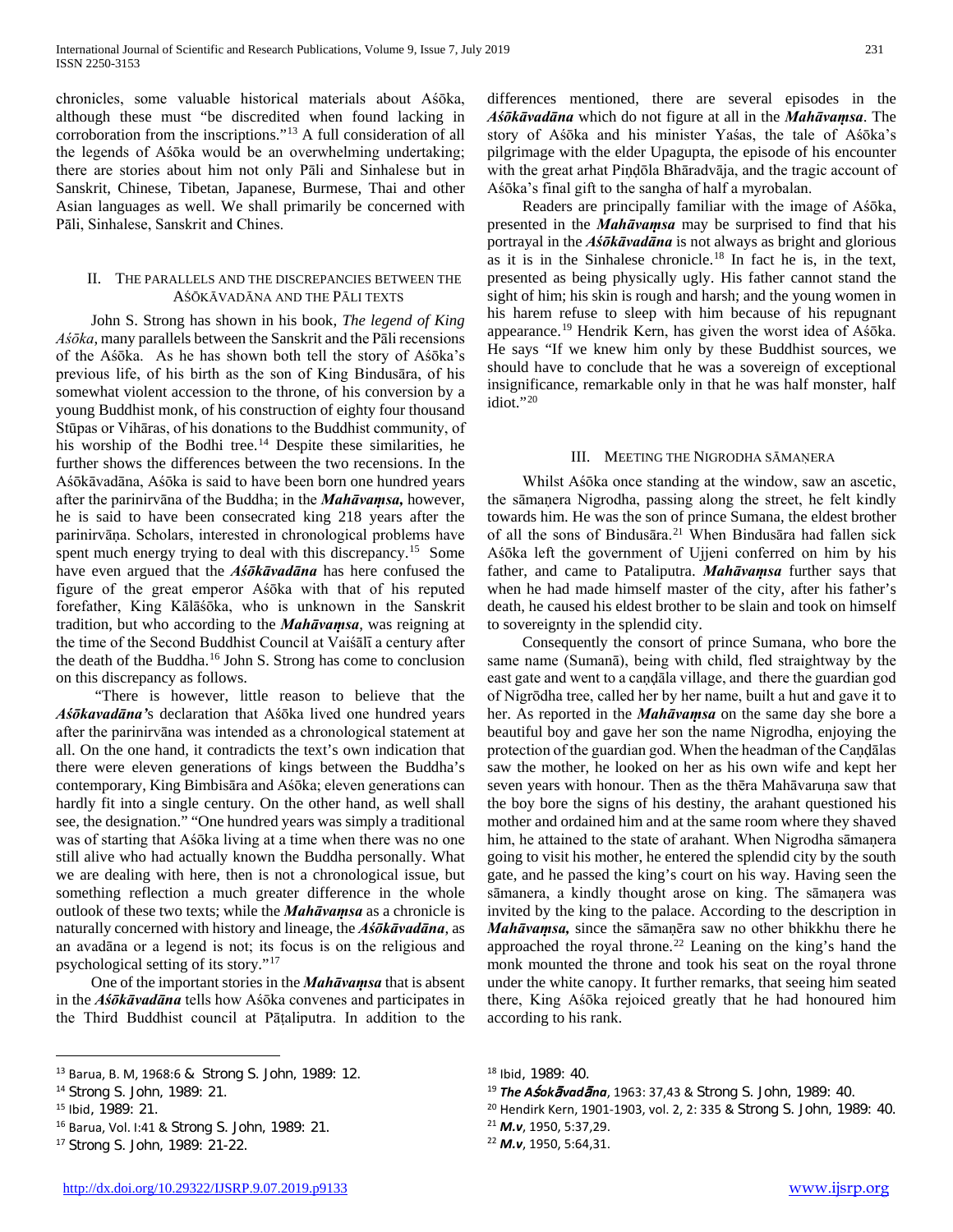The question that would naturally arises is why King Aśōka allowed this young sāmaṇēra to sit on the royal throne under the white canopy at the initial stage of his kingship? Here it is clearly understood that there is claim for kingship for the sāmaṇēra, as his father was the eldest son of King Bindusāra. King Aśōka was the one who plundered the throne and slain the father of sāmaṇera. Then the sāmaṇera preached to him, the "Appamādavagga."[23](#page-2-0) Finally King Aśōka bestowed eight perpetual supplies of food to the sāmaṇēra, to the master of him, to his teacher and to the community of bhikkus.

 It is interesting to compare this episode of Nigrodha with Samudra's episode in the Sanskrit tradition of Aśōkāvadāna. There lived in Śrāvastī a merchant who, along with his wife, embarked on a journey across the great ocean. While at sea, his wife gave birth to a son and he was given the name Samudra (Ocean). When, after twelve years, the merchant returned from his travels, he was robbed and killed by five hundred brigands. His son, Samudra, then entered the Buddhist order, and wandering throughout the land he arrived once at Pāṭaliputra. Unknowingly he approached the prison belonged to the Candragirika, the executioner of Aśōka. The king has given him the right to execute all those who enter here. Samudra was overcome by sorrow and started to cry. Samudra begged for a month's stay of execution. He was granted seven days, and shuddering with the fear of death, he wrestled with the thought that in a week's time he would be no more. Early On the seventh day, King Aśōka happened to see one of his concubines conversing with the gazing lovingly at a youth with whom she was enamored. As soon as he saw them together, he became furious and sent them both to the executioner. There they were ground with pestles in an iron mortar until only their bones remained. Samudra was thoroughly shaken by the sight of this event. He applied himself the whole night through to the teaching of the Buddha, he broke the bonds of existence and attained supreme arhatship.

 The unmerciful monster Chandragirika, feeling no pity in his heart, threw Samudra into an iron cauldron full of water, human blood, marrow, urine and excrement. He lit a great fire underneath, but even after much firewood had been consumed, the cauldron did not get hot. Once more, he tried to light the fire, but again it would not blaze, He became puzzled, and looking into the pot, he saw the monk seated there, cross-legged on lotus. Straight away, he sent word to King Aśoka. Aśōka came to witness this marvel and thousands of people gathered, and Samudra, seated in the cauldron, and realized that the time for Aśōka's conversion was at hand.<sup>24</sup> Samudra began to generate his supernatural powers. In the presence of the crowd of onlookers, he flew up to the firmament, and wet from the water like a swan, he started to display various magical feats. King astonished and made and Anjali. Samudra said "Great King, with reference to you, the Blessed One predicted that one hundred years after his parinirvāṇa there would be in the city of Pāṭaliputra a king named Aśōka, a chakravartin ruling over one of the four continents, a righteous dharmarāja who would distribute his bodily relics far and wide, and build the eighty four thousand dharmarājikās. But instead your majesty has built this

place that resembles a hell and where thousands of living beings have been killed. Your highness, you should give to all beings a promise of security and completely fulfill the wish of the Blessed One." Then Samudra departed from the place by means of his supernatural powers. We are lucky to encounter a somewhat similar story in *Rājāvalī.* The king Kāvantissa has punished a thēra by putting him in the cauldron of oil in the 2<sup>nd</sup> Century B.C.E.<sup>[25](#page-2-2)</sup> As stipulated in the *Mahāvaṃsa* and its commentary thēra was slain and thrown into the see.<sup>[26](#page-2-3)</sup>

 John. S Strong says "There is thus, in the *Mahāvaṃsa*'s account of Aśōka's conversion, no reference either to the infernal prison or to a display of supernatural powers, but only to the more common situation of a monk preaching a sermon. Nonetheless it is clear that both Samudra and Nigrōdha share the element of personal charisma, and that this is fundamental in effecting Aśōka's change of heart. In the *Aśokāvadāna*, this charisma manifests itself in the form of miraculous displays, while in the *Mahāvaṃsa* it is reflected in Nigrodha's noble and peaceful bearing".<sup>[27](#page-2-0)</sup>

## IV. PERVIOUS LIFE OF AŚŌKA

 There is another piece of information in *Mahāvaṃsa*, which contributes some facts about the former life of Emperor Aśōka. Once in the time past there were three brothers, traders of honey. The one was used to sell honey, the two others used to collect the honey. A certain paccekabuddha, who was sick of a wound, and another paccekabuddha, who for his sake wished for honey, came to the city on his usual way of seeking alms. A maiden, who was going for water to the river bank, saw him. She pointed with hand outstretched and said "Yonder is a honey store, sir, go thither". The trader, with believing heart, gave to the Buddha who came here a bowlful of honey, so that it ran over the edge. As he was the honey filling the bowl and flowing over the edge, and streaming down to the ground, he, full of faith, wished "May I for this gift, come by the undivided sovereignty of Jambudūpa and may my command reach for a yojana (upward) into the air and (downward) under the earth".<sup>[28](#page-2-1)</sup> When the brothers arrived seller of the honey said "A man of such and such a kind I have given honey". The eldest brother said grudgingly "It was surely a caṇḍāla, for the caṇḍāla, ever clothe themselves in yellow garments". The second said; "A way with thy paccekabuddha over the sea". Then the maid who had pointed out the store whished that she might become the royal spouse and a lovely form with limbs of perfect outline. Aśōka was he who gave honey, the queen Asaṃdhimittā was the maid, Nigrōdha he who uttered the word caṇḍāla, King Devānampiyatissa he who had wished him away over the sea. He who uttered the word "caṇḍala" lived in expiation thereof in caṇḍāla village, but because he had desired deliverance, he also, even in the seventh year, attained unto deliverance.

 It is interesting to compare the episode of the gift of dirt in the *Aśokāvadāna* with the above story. In the *Aśōkāvadāna,* Aśōka in his previous life is no longer portrayed as a trader of

 $\overline{a}$ 

<span id="page-2-0"></span><sup>23</sup> Ibid, 1950, 5:68,31.

<span id="page-2-1"></span><sup>24</sup> Strong S. John, 1989: 216.

<span id="page-2-2"></span><sup>25</sup> *R*ā*j*ā*val*ī, 1997,176.

<span id="page-2-3"></span><sup>26</sup> Peris. M, 2011: 44.

<sup>27</sup> Strong S. John, 1989: 76.

<sup>28</sup> *M.v,* 1950, 5:55,30.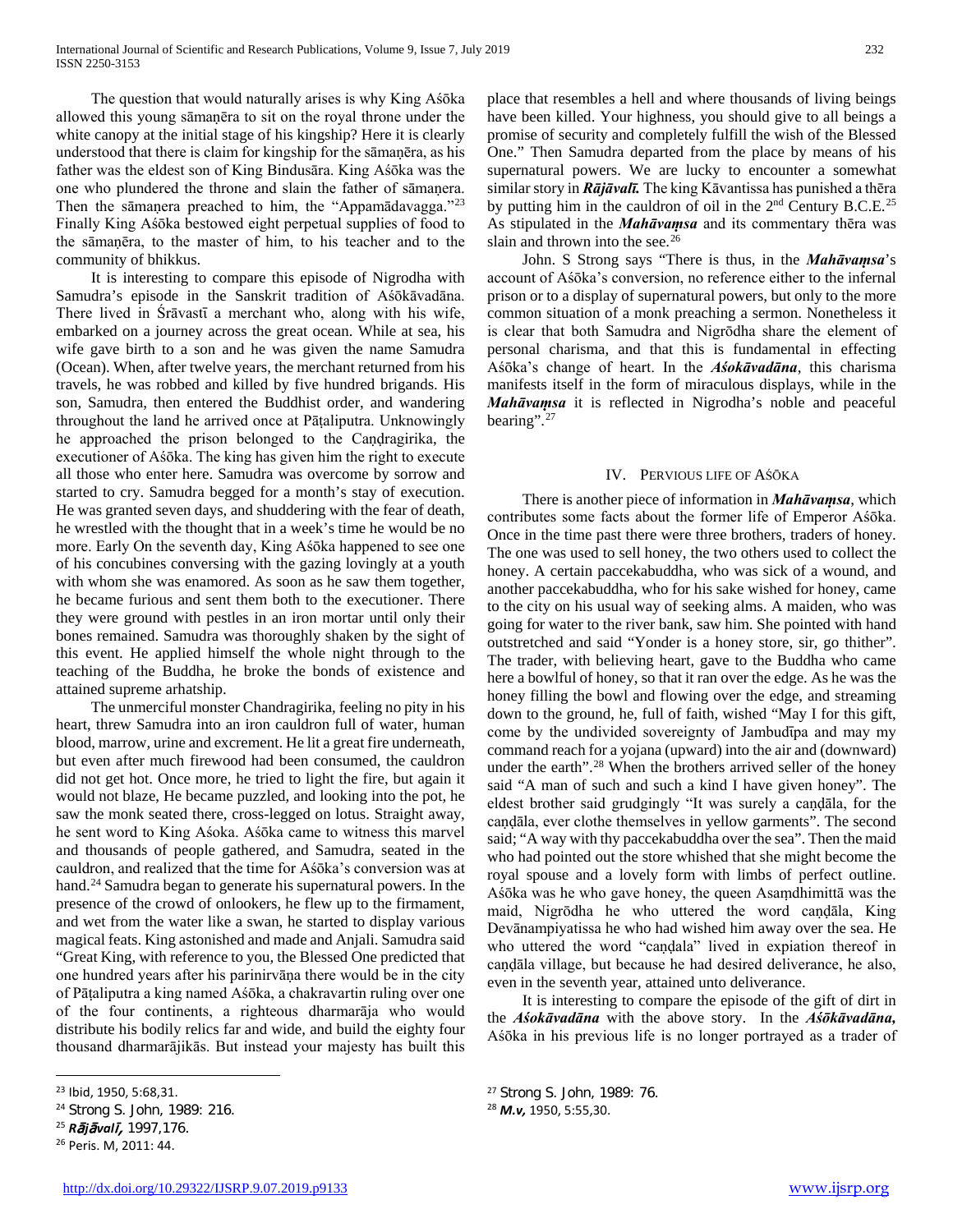honey but as a little boy who offered dirty to the Buddha. As mentioned in the Aśokāvadāna, when the blessed one was dwelling at Kalandakanivāpa in the Veṇuvana near Rājagṛaha, he put on his robes, took his bowl, and surrounded by a group of monks and honored by the monastic community, entered Rājagṛaha for alms. The blessed one came to the main road where two little boys were playing at building houses in the dirt. One of them was the son of a very prominent family and was named Jaya, while the other was the son of somewhat less prominent family and was named Vijaya. Both of them saw the Buddha whose appearance is very pleasing, his body adorned with the thirty-two marks of the Great Man. And young Jaya, thinking to himself "I will give him some ground meal," threw a handful of dirt into the Buddh's begging bowl. Vijya approved of this, by making an anjali. After presenting this offering to the Blessed One, Jaya then proceeded to make the following resolute wish "By this root of good merit, I would become king and, after placing the earth under a single umbrella of sovereignty, I would pay homage to the Blessed Buddha." The Blessed One then displayed his smile. Ānanda thēra asked what made Buddha to smile. The Blessed One said "the boy who threw a handful of dirt into the Tathāgata's bowl, one hundred years after the Tathāgata's parinirvāna, will become a king named Aśōka in the city of Pāṭaliputra. He will be righteous dharmarāja, a chakravartin who rules over one of the four continents, and he will distribute my bodily relics far and wide and build the eighty four thousand dharmarājikās. This he will undertake for the well-being of many people." Then the Blessed One gave all the dirt to the Venerable Ānanda and said; Mix this with some cowdung and spread it on the walkway (caṅkrama) where the Tathāgata walks." And the Venerable Ānanda did as he was told.

 Paul Mus is one of the few scholars who has sought to compare the *Mahāvaṃsa*'s "gift of honey" with the *Aśōkāvadāna's* "gift of dirt".[29](#page-3-0) AJohn S. Strong has discussed about the gift of dirt and the gift of honey.[30](#page-3-1) He purports "The story of the gift of dirt was focal point for the feelings of ambiguity about Aśōka. On the one hand it expressed the rudeness of his character, the physicality and roughness of his person and kingship. On the other hand it pointed to this future greatness and to his dedication, as the king of the whole earth, to the Buddha, Dharma, and the sangha."

## V. OTHER MERITORIOUS DEEDS OF AŚŌKA

 The *Mahāvaṃsa* states that the King Aśōka gave alms to sixty thousand bhikkhus.<sup>[31](#page-3-2)</sup> Having heard the greatness or the content of the dhamma by the Moggaliputta-Tissa thēra, he constructed eighty four thousand vihāras to honour the each of the dhamma. The king himself constructed the Asokarama.<sup>32</sup> *Mahāvaṃsa* further says that by the miraculous power of the thēra Indagutta, who watched over the work, the ārāma named after

 $\overline{a}$ 

<span id="page-3-9"></span><span id="page-3-4"></span><sup>33</sup> Ibid, 1950, 5:174,41.

Aśōka was quickly brought to completion.[33](#page-3-4) It further exemplifies on the spots where the Buddha trod, Aśōka himself visited and built beautiful cētiyas.<sup>[34](#page-3-5)</sup> He bestowed the hundred thousand pieces of money for the three gem, for Nigrōdha and for the sick each day.[35](#page-3-6) The King gave the tooth sticks called nāgalatā to the sixty thousand bhikkhus and to sixteen thousand women of the palace.

 The legend of Aśōka's failure to retrieve the relics from the nāgas was to spin a later Sinhalese tradition that those relics had been reserved for enshrinement in the Great Stūpa on the island of Sri Lanka. According to the tale in the *Mahāvaṃsa*, when Aśōka went to the nāga palace to get the Rāmagrāma relics, he was informed that he could not have them because the Buddha himself had set them aside for King Duṭṭhagāmaṇi of Sri Lanka.<sup>[36](#page-3-0)</sup> The story then goes on to relate how the elder Soṇuttara, on Duṭṭhagāmaṇi's behalf, descends to the nāga palace where he accuses the snake lords of not honouring the Buddha properly, more or less steals the relics from them, and returns with them to Sri Lanka where they are enshrined with great ceremony.<sup>[37](#page-3-1)</sup>

The divergence between this version of the story and the *Aśokāvadāna*'s reflects, of course, the different orientation of the two texts touched upon in chapter one.[38](#page-3-7) In the *Aśokāvadāna*, the stress is at least nominally on the value of devotion to the relics, whether it be the devotion of Aśōka or of the nāgas. In the *Mahāvaṃsa*, on the other hand, the emphasis is on the glory of Sri Lanka and on its possession of some genuine Buddha relics.<sup>[39](#page-3-8)</sup> Dutthagāmani is shown to have succeeded where Aśōka had failed. Nevertheless the failure of Aśōka to collect all the relics of the Buddha in the *Aśokāvadāna* highlights once again the less than perfect aspect of Aśōka's rule. Even in this great deed of gathering the relics, Aśōka encounters certain obstacles that, ideally, he should have been able to overcome, but, in reality, was not.<sup>[40](#page-3-9)</sup>

The same notion is reinforced in Buddhism by stories recounting how the relics miraculously come alive and take on the bodily form (rūpakāya) of the Buddha himself, with all of his physical traits. In the *Mahāvaṃsa,* for example, when Duṭṭhagāmaṇi is about to enshrine the relics in the Great Stūpa, the casket rises up into the air. It then opens of itself and the relics come up out of it and "taking the form of the Buddha, gleaming with the greater and lesser signs, they performed, even as the Buddha himself………that miracle of the double appearances that was brought to pass by the Blessed One during the lifetime."<sup>[41](#page-3-10)</sup> In the *Aśokāvadāna,* we do not find such a spectacular coming alive of the relics, but it is quite clear that in Aśōka's organized distribution of the relics, an attempt is being made to recapture, to make present, the Buddha's rūpakāya.<sup>[42](#page-3-11)</sup>

 Aśōka's son Kunāla is born on the very same day on which King Aśoka built the eighty four thousand dharmarājikās and the Vītaśoka episode occurs shortly after the completion of the eighty four thousand dharmarājikās. The *Mahāvaṃsa* records that when Aśōka learns that there are eighty four thousand sections of the Dharma he decides to undertake his construction project and

- <sup>36</sup> Thūpava**ṃ**sa, 2010: 223.
- <sup>37</sup> Ibid, 2010: 223.
- <sup>38</sup> Strong S. John, 1989: 113.
- <sup>39</sup> Ibid, 1989: 113.
- <sup>40</sup> Ibid, 1989: 113.
- <sup>41</sup> Ibid, 1989: 116.
- <sup>42</sup> Ibid, 1989: 117.

<span id="page-3-0"></span><sup>29</sup> Strong S. John, 1989: 67.

<span id="page-3-1"></span><sup>30</sup> Ibid, 1989: 66.

<span id="page-3-7"></span><span id="page-3-2"></span><sup>31</sup> *M.v*, 1950, 5:75,32.

<span id="page-3-8"></span><span id="page-3-3"></span><sup>32</sup> Ibid, 1950, 5:80,33.

<span id="page-3-11"></span><span id="page-3-10"></span><span id="page-3-5"></span><sup>34</sup> Ibid, 1950, 5:175,41.

<span id="page-3-6"></span><sup>35</sup> Ibid*,* 1950, 5:83,33.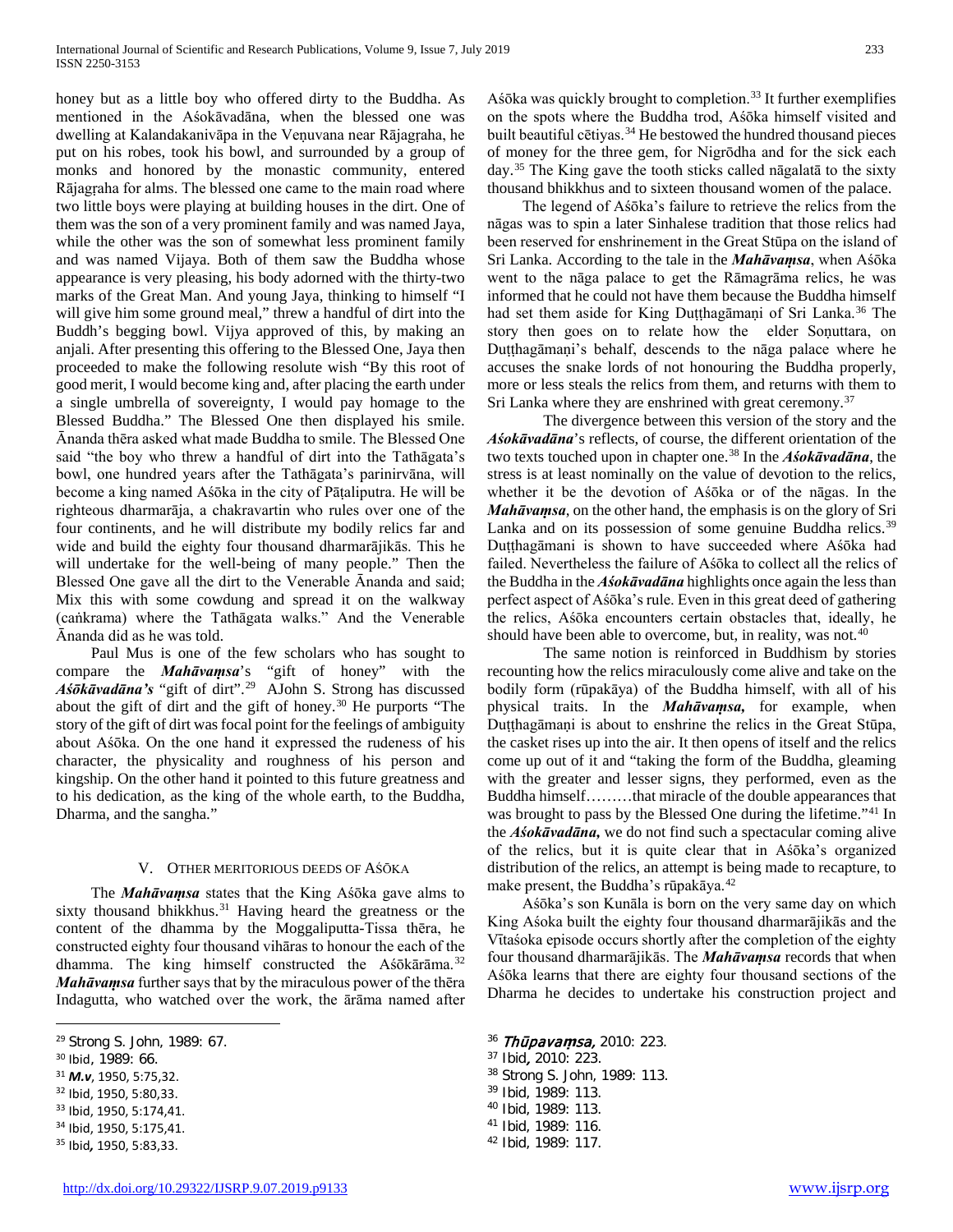honour each one of those sections by building a vihāra. By building the eighty four thousand stūpas or vihāras, Aśōka is also symbolically reconstructing the body of the Buddha's teaching on his dharmakāya.<sup>[43](#page-4-0)</sup>

## VI. CAṆḌĀŚŌKA

 According to the description given in the *Mahāvaṃsa* Aśōka was called as Caṇḍāśōka (the wicked Aśōka) in early times, by reason of his evil deeds, afterwards he was known as Dhammāśōka (the pious Aśōka) because of his pious deeds.[44](#page-4-1)

#### VII. CREATION OF THE FIGURE OF BUDDHA

 Once the king Aśōka invited the Nāga king Mahākāla to create the figure of Buddha, the Nāga king created beauteous figure of the Buddha endowed with the thirty two greater sings and brilliant with eighty lesser signs.[45](#page-4-2) The king was more uplifted with joy and hence, he kept the great festival called the "feast of the eyes" for seven days.<sup>[46](#page-4-3)</sup> **Dipavamsa** remarks only on the presence of the Mahākāla and he has offered flowers to king piyadassi.[47](#page-4-4) There we encounter a resemble story of *Aśokāvadāna*  with the above story. Māra takes the form of the Buddha at the request of Upagupta, in both cases, there is a vision of the physical form, the rūpakāya, of the Buddha, although he has achieved the bliss of parinirvāna. [48](#page-4-5)

## VIII. GENEROSITY TOWARDS THE DOCTRINE OF THE BLESSED **ONE**

 Once King Aśōka asked thēra Moggaliputta, "Whose generosity towards the doctrine of the Blessed one was ever so great?" He replied "Even in the lifetime of the Blessed one there was no generous giver like to thee". When the king heard this he rejoiced yet more and asked; "Is there a kinsman of Buddha's religion like unto me?" Thēra Moggaliputta replied "he who lets son or daughter enter the religious order is a kinsman of the religion and withal a giver of gifts". When king asked Mahinda and Saṃghamittā, they expressed their willingness to get themselves ordained. The king permitted his dear son Mahinda and his daughter Saṃgamitta, to be ordained with all solemnity.

The *Vinayaṭṭhakathā (Samantapāsādikā)* which is written in Sri Lanka, gives information on the income and the expenditure of the emperor Aśoka. He got the income of four hundred thousand, from the four gates of the *pälalup nuwara*, one hundred thousand from the court which is situated in the middle of the city, five hundred thousand as the other income.<sup>[49](#page-4-0)</sup> Further, it is explained as to how he spent the five hundred thousand;

- 1. One hundred thousand for the Nigrōda monk.
- **2.** One hundred thousand to offer the fragrances to the Buddhist stūpa.

 $\overline{a}$ 

<span id="page-4-1"></span><sup>44</sup> M.V, 1950, 5:189,42.

- <span id="page-4-6"></span><span id="page-4-3"></span><sup>46</sup> Ibid, 1950, 5:94,34.
- <span id="page-4-4"></span><sup>47</sup> D.v, 1959, 6:15, 151.
- <span id="page-4-5"></span><sup>48</sup> Strong S. John, 1989: 122.
- **3.** One hundred thousand for the scholarly Bhikkhus for the four requisites.
- 4. One hundred thousand for the monks.
- 5. One hundred thousand for the medicine.

 It is further mentioned in the *Vinayaṭṭhakathā (Samantapāsādikā),* that emperor Aśōka built 84,000 temples, having spent ninety six million pieces of coins.<sup>50</sup> These practices of Emperor Aśōka must have set an example for the kings in Sri Lanka to work on the development of the Buddhism.

## IX. THE STORY OF KUNTĪ

*Mahāvamsa* sheds light on the story of Kuntī (wood-nymph). Here it says having heard of the demise of the Tissa thēra, the son of Kunti, king had made tanks at the city gates and filled them with remedies for the sick. $51$ 

## X. PRINCE TISSA (AŚOKA'S BROTHER) ENTERING THE BROTHERHOOD

 The vaṃsa tradition sheds light on the own brother of King Aśōka. There are two short stories related to him in *Mahāvaṃsa*. One day the prince Tissa, the own brother of King Aśoka when hunting saw gazelles sporting joyously in the wild. Having seen this he thought; "Even the gazelles sport thus joyously, who feed on grass in the wild. Why not the bhikkhus joys and gay, who have their food and dwelling in comfort? After coming home prince Tissa told King Aśoka, his thought. The king handed over him the government of the kingdom for one week, saying "Enjoy, prince, for one week, my royal state; then will I put thee to death", thus said the ruler. When the week was gone, having seen the pale body of Tissa King asked the reason. Tissa replied, "by the reason of the fear of death". The king spoke again to him and said; "Thinking that thou must die when the week was gone by, thou waste no longer joyous and gay; how then can ascetics be joyous and gay, who think ever upon death? When his brother spoke thus, Tissa was turned toward faith in the doctrine of the Buddha.<sup>[52](#page-4-6)</sup>

 There is another piece of information which contributes some knowledge about Aśōka's brother Tissa. Once prince Tissa was hunting he saw thēra Mahādhammarakkhita, self-controlled, sitting at the foot of a tree, and fanned by an elephant with a branch of a Sāla-tree. Having seen the thēra prince thought "when shall I, like this thēra, be ordained in the religion and live in the forest wilderness?" As well as prince Tissa saw the same thēra flying through the air, standing on the water of the pond in the Aśōkārāma, he leaving his goodly garments behind him in the air, plunged into the water and bathed his limbs. And when the prince saw this marvel he was filled with joyful faith. The prince received the pabbajjā from the thēra Mahādhammarakkhita and with him four hundred thousand persons ordained.<sup>[53](#page-4-4)</sup> The nephew of  $\delta$ oka, Aggibrahmma ordained together with the prince.<sup>[54](#page-4-5)</sup> As stipulated

<sup>54</sup> Ibid*,* 1950, 5:170, 41.

<span id="page-4-0"></span><sup>43</sup> Ibid, 1989: 117.

<span id="page-4-2"></span><sup>45</sup> Ibid, 1950, 5:91,33.

<sup>49</sup> Vina. Att, 2009:45. <sup>50</sup> Ibid, 2009:97.

<sup>51</sup> *M.v,* 1950, 5:225,45. <sup>52</sup> *M.v, 1950*, 5:154-159, 40. <sup>53</sup> Ibid, 1950, 5:164-168, 40.